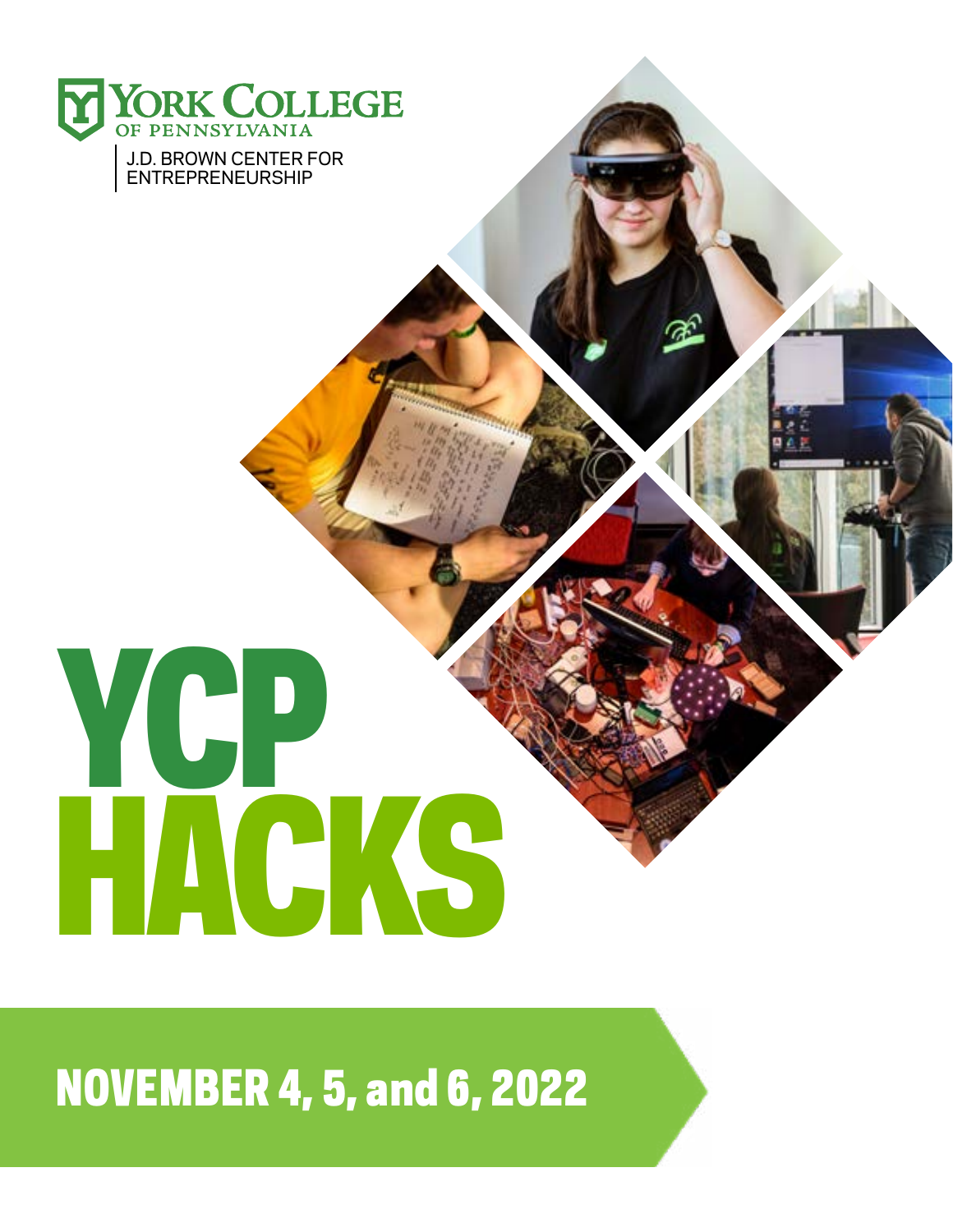# What is YCP Hacks?

YCP Hacks, a J.D. Brown Center for Entrepreneurship program, is York College of Pennsylvania's annual student-run Hackathon! We are inviting student developers, designers, entrepreneurs, and hackers to come celebrate tinkering for 36 hours.

### Where is YCP Hacks?

YCP Hacks is held in the Willman Business Center on York College's main campus.

#### Why Sponsor **YCP** Hacks?

Sponsoring YCP Hacks affords you access to some of the most passionate problem-solvers in the area, and many of them are looking for new and exciting internships, co-ops, or even full-time positions. Company exposure at events like YCP Hacks is quickly becoming a part of the standard recruiting/marketing process for companies large and small. Students attend these events because "tinkering" is what they do for fun, and nothing is better than an employee who enjoys their work.

# YCP Hacks Facts!

- 2022 will be the 6th YCP Hacks event
- Approximately 550 students have participated from 8 states and 3 countries
- Past sponsors include Google Cloud, BD, Johnson Controls, Penn Waste, Webstaurant Store, 1Password, and more
- Over \$12,000 in prizes awarded, including cash, smart TV, VR devices, game consoles, coding equipment, and more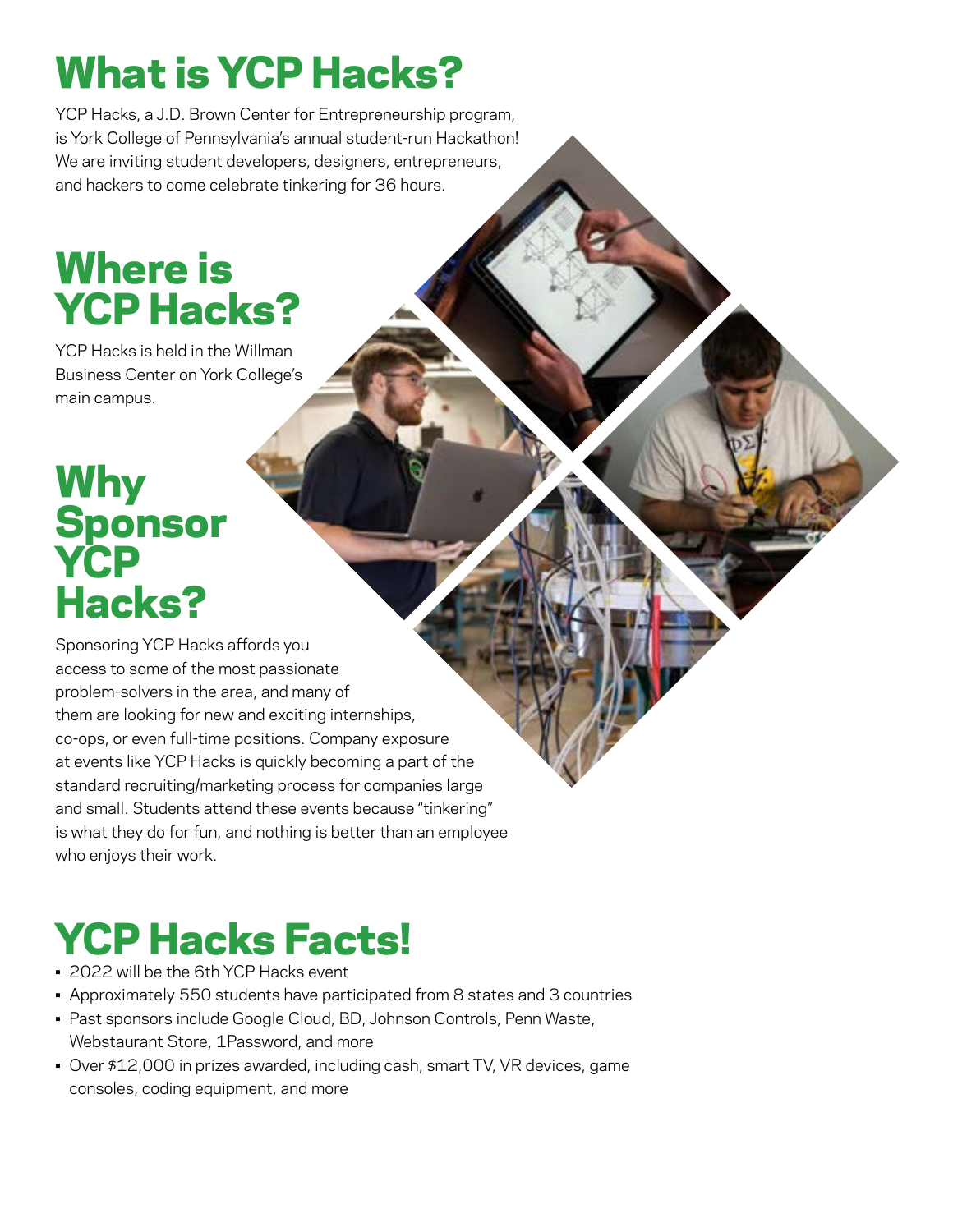## Sponsorship Options

Coming November 4-6, 2022 to the Willman Business Center on York College's main campus, or virtually anywhere!

| <b>Tier Level</b>                      | <b>Bronze</b>           | Silver           | Gold                    | Platinum                       |
|----------------------------------------|-------------------------|------------------|-------------------------|--------------------------------|
|                                        | \$500                   | \$1,500          | \$2,000                 | \$2,500                        |
| Mentoring                              | <b>Send Mentors and</b> | Send Mentors and | <b>Send Mentors and</b> | Send Mentors and               |
|                                        | <b>Time to Meet</b>     | Time to Meet     | Time to Meet            | <b>Time to Meet</b>            |
|                                        | <b>Students</b>         | <b>Students</b>  | <b>Students</b>         | <b>Students</b>                |
| Company Logo                           | Logo on-site            | Logo on-site     | Logo on-site            | Logo on-site                   |
| Speaking                               |                         | Opening Words    | <b>Opening Words</b>    | <b>Opening Words</b>           |
| Opportunity                            |                         | 2 minutes        | 2 minutes               | 2 minutes                      |
| Demo<br>Opportunity                    |                         |                  | Special<br>Demo Time    | Special<br>Demo Time           |
| <b>High Profile</b><br>Speaker (1 hr.) |                         |                  |                         | <b>High Profile</b><br>Speaker |

## Other Ways to Contribute

The best thing you could do for both YCP Hacks 2022 and your company is to have a strong presence at the event! You can do this however you like, but here are a few ideas:

- Bring company engineers or mentors to the event to interact with the participants and start conversations.
- Sponsor some fun events to pump energy into the room!
- Send some company swag for the participants! (No one loves free clothes or knick-knacks more than college students.)

## More Sponsorship Options

#### **Sponsoring Hacks**

Another sponsorship option is to present a problem to the participants in the form of a "hack", select the winners, and offer top prizes. In the past, organizations have provided cash prizes along with work experiences to winners who have helped solve problems relevant to their organization's day-to-day business operations.

#### **Sponsoring a Meal**

Sponsoring a meal—with acknowledgement on both the schedule and during the event—is a great way to support YCP Hacks! Meal sizes vary depending on the day, so please reach out to us for more information about estimates for meal attendees.

#### **Custom Packages**

The above sponsorship options are just examples. If you are interested in sponsoring something that better suits you, we would be happy to hear your vision. Do not hesitate to ask.